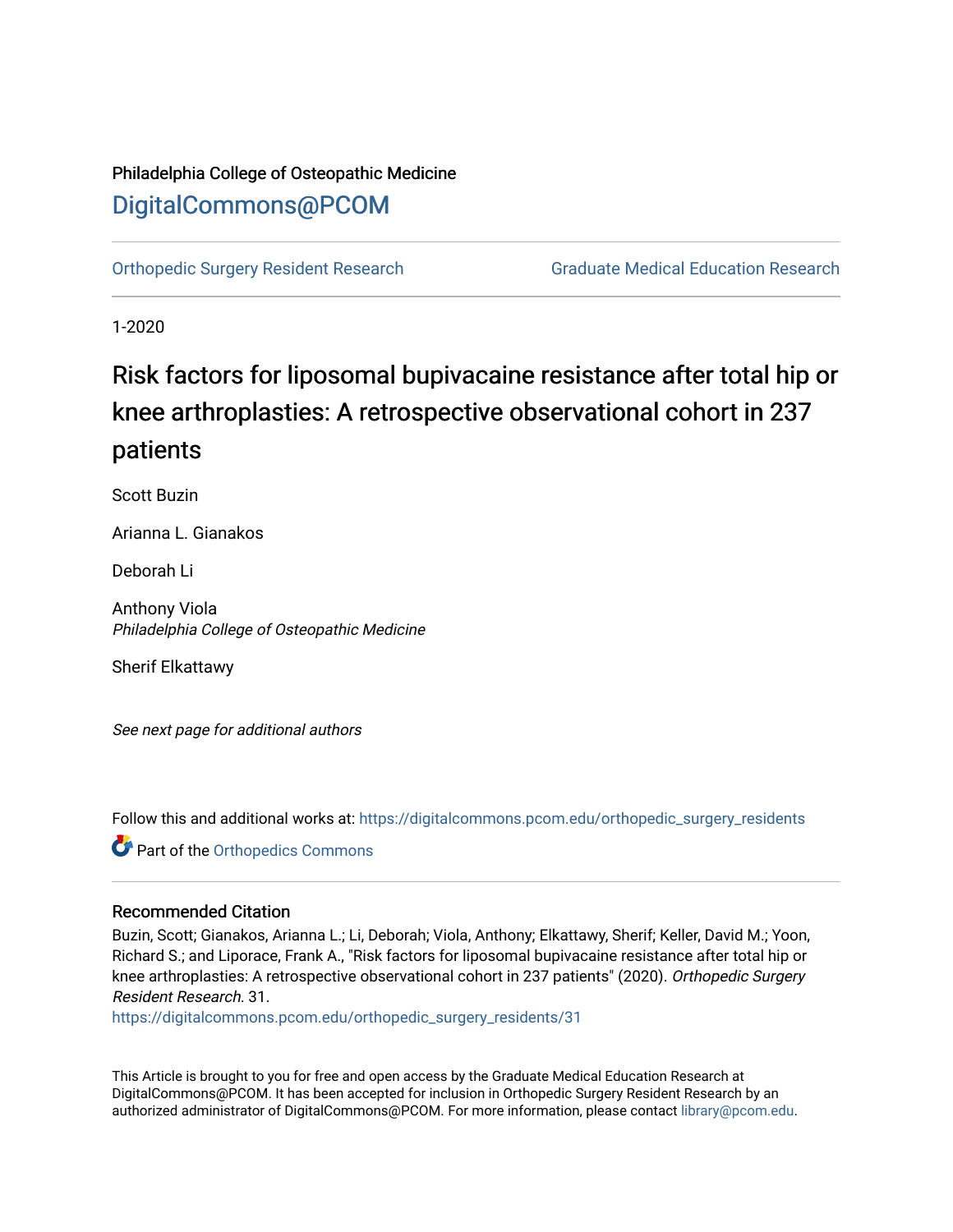## Authors

Scott Buzin, Arianna L. Gianakos, Deborah Li, Anthony Viola, Sherif Elkattawy, David M. Keller, Richard S. Yoon, and Frank A. Liporace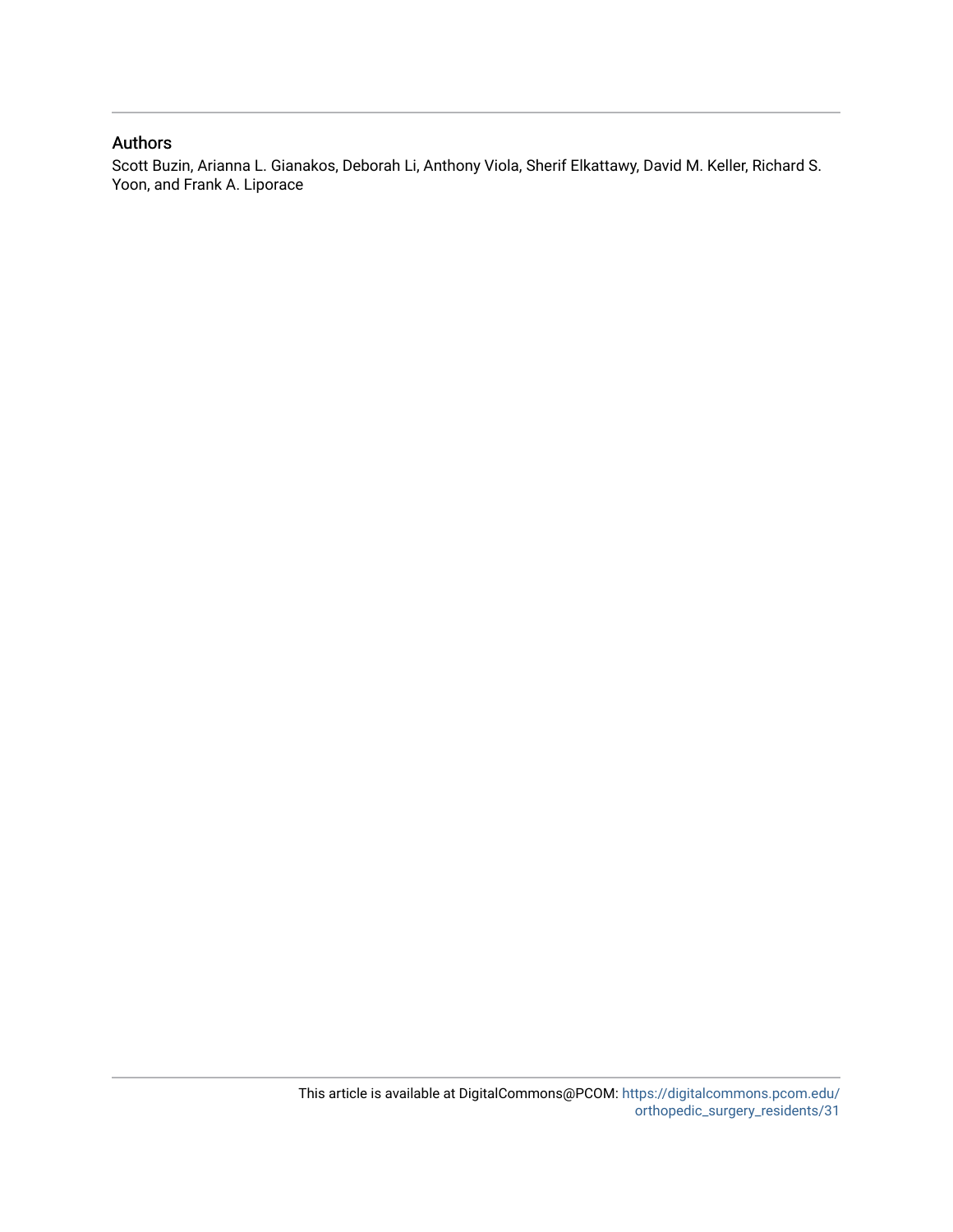Patient Safety in Surgery



# Risk factors for liposomal bupivacaine resistance after total hip or knee arthroplasties: a retrospective observational cohort in 237 patients



Scott Buzin<sup>1</sup>, Arianna L. Gianakos<sup>1</sup>, Deborah Li<sup>2</sup>, Anthony Viola<sup>3</sup>, Sherif Elkattawy<sup>1</sup>, David M. Keller<sup>1</sup> , Richard S. Yoon<sup>1[\\*](http://orcid.org/0000-0001-5240-6633)</sup> and Frank A. Liporace<sup>1</sup>

## Abstract

**Purpose:** Liposomal bupivacaine demonstrated promise decreasing postoperative pain in total hip and total knee arthroplasty (THA/TKA). Some randomized trials have shown non-superior results; however, confounding variables were not accounted for in such analyses. This study attempts to determine risk factors associated with failure of pain management in patients receiving liposomal bupivacaine.

Methods: Postoperative pain scores were collected following primary or revision arthroplasties between January 2016 and December 2017. Retrospective analysis of institutional total joint quality and outcomes registry was screened and patients undergoing primary or revision arthroplasties who completed a multi-modal pain management including liposomal bupivacaine were included in the study. Patients with a history of infection/ deviated from the institutional pain management protocol were excluded.

Results: A total of 237 patients were included for analysis. Younger patients less than 64 years old had significantly higher pain scores between 0 and 12 h and > 24 h. Active smokers had significantly higher pain scores between 0 and 6 h and > 24 h. Patients with a history of opioid use/pain management had significantly higher pain scores at 6-12 h and 24-48 h. Regression analysis indicated risk factors for resistance to liposomal bupivacaine are younger patients less than 64 years old, those undergoing primary THA, and patients with a history of smoking/pain management/opioid use.

Conclusion: We identify risk factors for resistance to liposomal bupivacaine, which include younger age less than 64 years old, history of smoking/pain management/opioid use. Future studies should use these risk factors as exclusion criteria when using liposomal bupivacaine or initiating any randomized trials regarding efficacy.

Keywords: Liposomal bupivacaine, Total hip arthroplasty, Total knee arthroplasty, Pain management

## Introduction

Control of postoperative pain in the setting of primary total hip and total knee arthroplasty (THA/TKA) is critical for successful outcomes leading to quicker recovery, reduced readmission rates, and lower treatment costs [[1](#page-9-0)]. Currently, multi-modal pain protocols are the standard for postoperative pain control following THA/TKA [[2](#page-9-0)–[5](#page-9-0)].

\* Correspondence: [yoonrich@gmail.com](mailto:yoonrich@gmail.com) <sup>1</sup>

Recently, liposomal bupivacaine gained popularity due to its extended release and initial, promising results [[6](#page-9-0)]. However, not long after popularity grew, a few randomized trials reported data noting non-superior results when comparing liposomal bupivacaine to other pain modalities (within an operating multi-modal pain protocol)  $[7-10]$  $[7-10]$  $[7-10]$ .

While most of the bias was removed with these level 1 trials, these studies, along with its predecessors, do not include subset analyses that may provide more insight into pain control failure  $[11]$ . In this observational regression analysis, a single-surgeon, consecutive cohort is analyzed



© The Author(s). 2020 **Open Access** This article is distributed under the terms of the Creative Commons Attribution 4.0 International License [\(http://creativecommons.org/licenses/by/4.0/](http://creativecommons.org/licenses/by/4.0/)), which permits unrestricted use, distribution, and reproduction in any medium, provided you give appropriate credit to the original author(s) and the source, provide a link to the Creative Commons license, and indicate if changes were made. The Creative Commons Public Domain Dedication waiver [\(http://creativecommons.org/publicdomain/zero/1.0/](http://creativecommons.org/publicdomain/zero/1.0/)) applies to the data made available in this article, unless otherwise stated.

<sup>&</sup>lt;sup>1</sup> Division of Orthopaedic Trauma & Adult Reconstruction, Department of Orthopaedic Surgery, Jersey City Medical Center – RWJBarnabas Health, 377 Jersey Ave, Suite 280A, Jersey City, NJ 07302, USA Full list of author information is available at the end of the article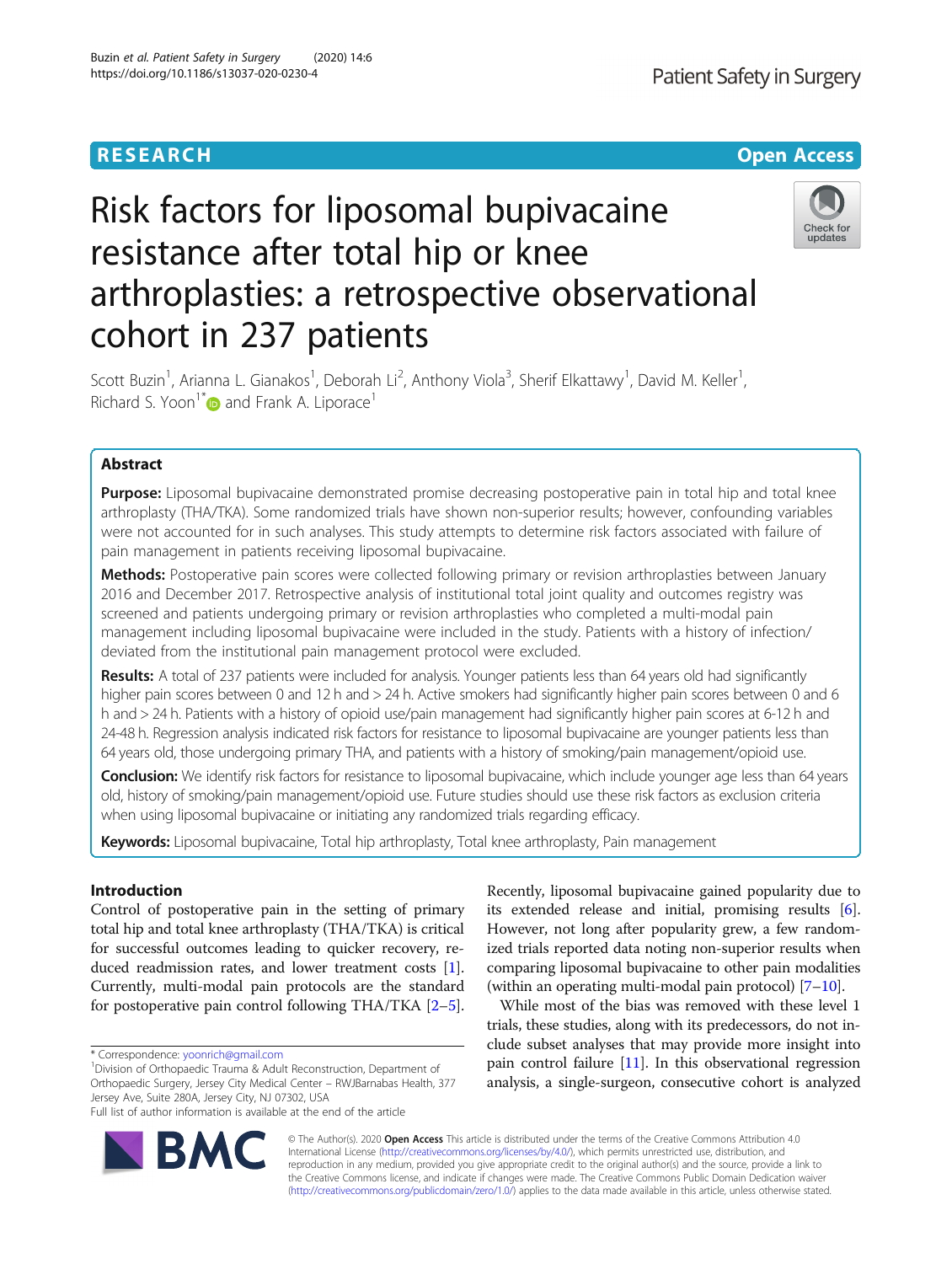to identify any significant risk factors for liposomal bupivacaine resistance.

#### Methods

Institutional Review Board (IRB) approval, study number 20171537, was obtained to collect patient outcome data following THA and TKA at our institution. A single surgeon, consecutive cohort of 286 consecutive patients undergoing either THA or TKA between January 2016 and December 2017 were retrospectively reviewed. Retrospective analysis of institutional total joint quality and outcomes registry was screened for inclusion. Inclusion criteria consisted of any patient undergoing primary or revision arthroplasties with completed multi-modal pain management strategy and received liposomal bupivacaine (Table 1). Exclusion criteria were those undergoing any THA or TKA in the setting or past history of infection or those who were unable to receive liposomal bupivacaine (i.e. allergy).

The standardized pain management protocol included a multi-modal approach focusing on both preoperative and postoperative pain control (Table 1). As part of a multimodal pain control regimen, liposomal bupivacaine was administered after final implants were placed prior to closure. Twenty cc of liposomal bupivacaine was diluted with 40 cc of normal saline for a total administration dose of 60 cc. Another injection is given within the surgical site consisting of 0.5% bupivacaine, morphine, and ketorolac. A 30 cc mixture of equal parts bupivacaine, morphine, and ketorolac were injected systematically into the periosteum, joint capsule, and subcutaneous tissue using an 18-guage needle. The determination of which patients would receive blocks and/or patient controlled analgesia (PCA) were at the discretion of the surgeon and anesthesiologist taking care of the patient.

As per institutional standard post-anesthesia care unit (PACU) and orthopaedic floor nursing protocol, pain scores were assessed and recorded via the Wong-Baker Visual Analog scale (VAS). Timepoints included times at 2, 4, 6, 8, 12, 24, and 48 h post-operatively.

#### Statistical analysis

Frequencies and proportions of categorical patient demographic and surgical variables are reported. Means and standard deviations (SD) of continuous patient demographics and pain score variables are reported. To test for differences in demographic and surgical variables based on pain failure at 0–6, 6–12, 12–24, and 24–48 h time intervals, chi-square tests were calculated for categorical variables and one-way ANOVA tests were calculated for continuous variables. Fischer-Exact tests were used in place of chi-square tests to obtain  $p$ -values where > 25% of cells have expected counts < 5. The main outcome measured was highest pain score (0–10) recorded within a 48 h window post-op. The relationship between patient demographics and surgical variables with highest post-op pain score was assessed with absolute differences (AD) and 95% confidence intervals (95% CI) using bivariate and multivariable linear regression analysis. Variables with a *p*-value  $< 0.05$  from the bivariate analysis were included in the multivariable model. A  $p$ -value of  $< 0.05$  was considered to be statistically significant in all calculations. All statistical analysis was performed using SAS 9.4 (SAS Institute Inc., Cary, NC).

#### Results

A total of 237 patients were included in the cohort for analysis. The average age at surgery was 62.8 years, average BMI was  $32.4 \text{ kg/m}^2$ , and  $155$  (68.6%) patients were female. Surgery was performed in the right lower extremity in 133 (58.3%) patients with a primary total knee making up a majority of the procedures (54.7%), followed by primary total hip (29.6%), then revision total knee (8.1%), revision total hip (6.7%) and bilateral knee (0.9%). A majority of patients did not receive PCA (78.7%). Spinal/epidural blocks were administered to 26 (11.3%) patients, femoral/intraarticular blocks to 11 (4.8%) patients, and 193 (83.9%) received no blocks. A total of 47 (21.0%) of patients were current/former smokers, and 42 (18.7%) used alcohol. Patients with a history of pain management made up 41.8% of the population, and 42.5% of patients took pain medication at home (31% opioids, 4.0% Neurontin/Lyrica, 7.5% other). A total of 21 (9.3%) of patients

Table 1 Pain control protocol for total joint arthroplasty

| Preoperative                                                                                             | Postoperative                                                                                                                                                                                                                                                                                                                                                                  |                                                                                                                                                                        |
|----------------------------------------------------------------------------------------------------------|--------------------------------------------------------------------------------------------------------------------------------------------------------------------------------------------------------------------------------------------------------------------------------------------------------------------------------------------------------------------------------|------------------------------------------------------------------------------------------------------------------------------------------------------------------------|
|                                                                                                          | Inpatient                                                                                                                                                                                                                                                                                                                                                                      | On discharge                                                                                                                                                           |
| Celecoxib PO - 200 mg<br>Pregabalin PO - 50 mg (<65yo), 25 mg (>65yo)<br>Acetaminophen IV - 1000 mg once | Celecoxib PO - 200 mg daily<br>Pregabalin PO - 50 mg BID (<65yo)<br>MS Contin $PO - 15$ mg BID (<65yo)<br>Acetaminophen IV - 1000 mg g8h (1st 24 h)<br>Acetaminophen PO - 650 mg q6h (> 24 h)<br>Oxycodone PO - 5 mg q4h PRN pain 1-3<br>Oxycodone PO - 10 mg g4h PRN pain 4-6<br>Morphine IV - $2 \text{ mg q4h PRN pain } 7-10$<br>Patient-controlled analgesia <sup>a</sup> | Percocet PO - 5/325 mg g4-6h PRN<br>Celecoxib PO - 200 mg daily (2 weeks)<br>Pregabalin PO - 50 mg BID (<65yo) (2 weeks)<br>MS Contin PO - 15 mg BID (<65yo) (2 weeks) |

<sup>a</sup>patient-controlled anesthesia was provided at the discretion of the anesthesia department and was not offered to all patients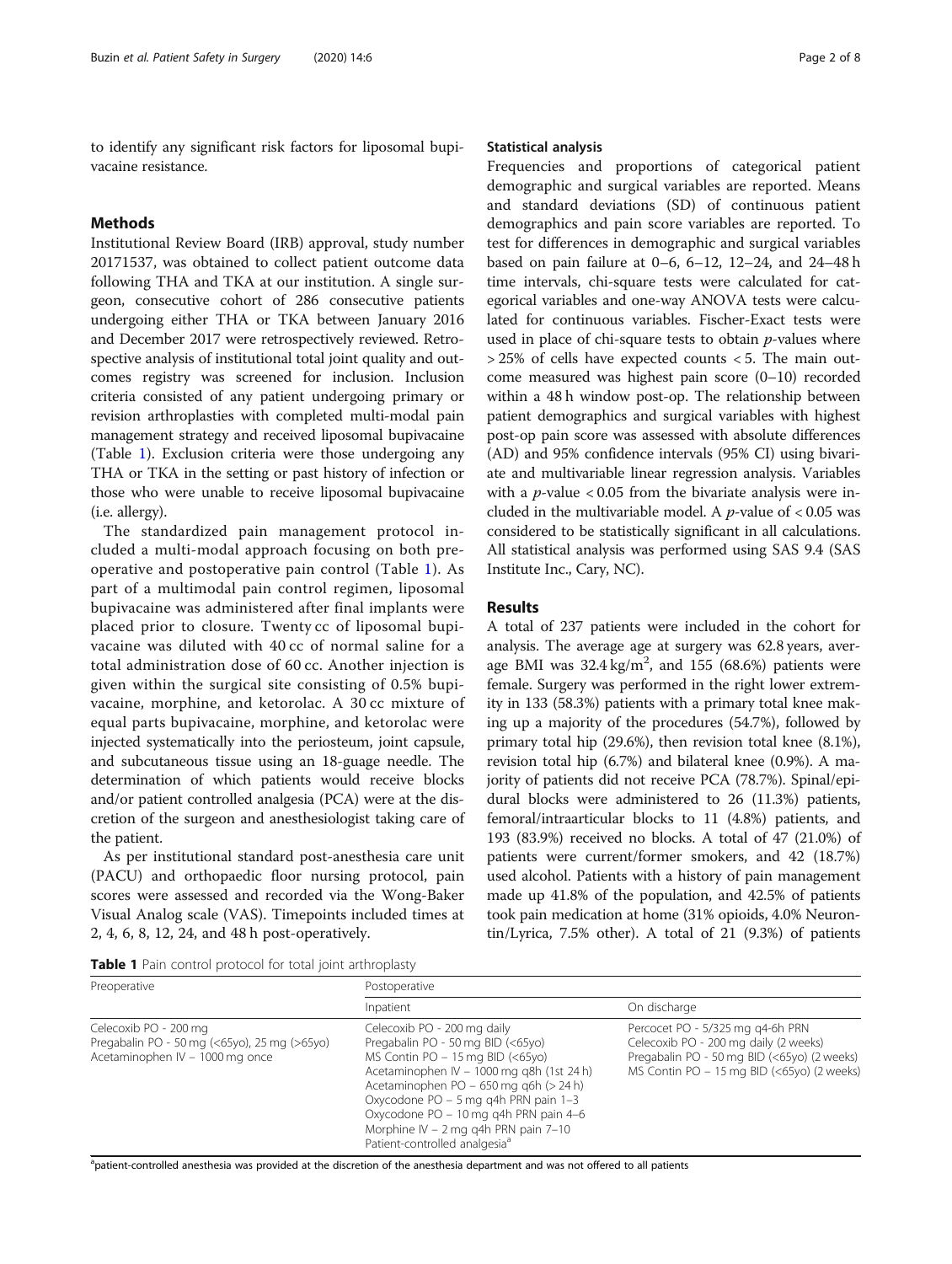| ς<br>ℷ<br>I<br>١                       |
|----------------------------------------|
| ī<br>i                                 |
| ١<br>ł<br>١<br>l                       |
|                                        |
| I<br>ł                                 |
| ž                                      |
| $\frac{1}{2}$<br>$\bar{a}$             |
| ׇ֦֚֘֝<br>į                             |
| ţ                                      |
| ί<br>J<br>١                            |
|                                        |
| J<br>ğ<br>l                            |
| ξ<br>i<br>ź                            |
| I<br>ļ                                 |
| l<br>j                                 |
| S<br>ž                                 |
| Ì<br>1<br>j<br>j                       |
| J                                      |
| ल                                      |
| ļ                                      |
| i<br>j<br>ļ<br>ž                       |
| ś                                      |
| $\overline{c}$                         |
| $\ddot{\phantom{a}}$<br>ś              |
| S<br>Ï<br>١<br>ŝ                       |
| ٦                                      |
| ١<br>ā,<br>ļ                           |
| Ś<br>J<br>ć                            |
| ì<br>$\overline{\mathbf{C}}$<br>Į      |
| ₹                                      |
| Ś<br>5<br>d                            |
| ļ                                      |
| Ò<br>J                                 |
| ä<br>j<br>֬֕                           |
| Ś<br>١<br>֦                            |
| ć<br>I<br>$\overline{\mathbf{C}}$<br>ℷ |
| j                                      |
| total                                  |
|                                        |
| $\subseteq$                            |
| i<br>j<br>ׇ֠                           |
| トリンパ                                   |
| j<br>ī<br>j                            |
| $\frac{1}{2}$<br>j<br>ś<br>ī           |
| $\overline{\phantom{a}}$<br>d          |
| I<br>j<br>í                            |
| ₹<br>i                                 |
| i<br>j                                 |
| ł<br>٢<br>١<br>i.<br>i                 |
| ī<br>ŕ                                 |
| $\overline{\zeta}$<br>$\overline{2}$   |
| Ç<br>$\overline{\sigma}$<br>l          |
| Ĵ                                      |
| ט<br>סח                                |
|                                        |
| i                                      |
|                                        |
|                                        |
|                                        |
|                                        |
|                                        |
|                                        |
|                                        |
|                                        |
| ë                                      |
| ī                                      |
|                                        |

<span id="page-4-0"></span>

|                            | Total ( $n = 237$ ) | Pain Failure in 0-6h |                 |         | Pain Failure in 6-12h |                 |         | Pain Failure in 12-24 h |                 |         | Pain Failure in 24-48 h |                 |                |
|----------------------------|---------------------|----------------------|-----------------|---------|-----------------------|-----------------|---------|-------------------------|-----------------|---------|-------------------------|-----------------|----------------|
|                            |                     | $\frac{1}{2}$        | Yes             | p-value | $\tilde{z}$           | Yes             | p-value | $\frac{1}{2}$           | Yes             | p-value | $\frac{1}{2}$           | Yes             | p-value        |
| Gender                     |                     |                      |                 | 0.37    |                       |                 | 0.30    |                         |                 | 0.86    |                         |                 | 0.71           |
| Male                       | 71 (31.4)           | 47 (33.6)            | 24 (27.9)       |         | 33 (29.0)             | 23 (36.5)       |         | 19 (33.9)               | 46 (32.6)       |         | 12 (28.6)               | 52 (31.5)       |                |
| Female                     | 155 (68.6)          | 93 (66.4)            | 62 (72.1)       |         | 81(71.1)              | 40 (63.5)       |         | 37 (66.1)               | 95 (67.4)       |         | 30 (71.4)               | 113 (68.5)      |                |
| Age                        | $62.8 \pm 10.8$     | $64.6 \pm 10.0$      | $60.0 \pm 11.5$ | 0.002   | $63.8 \pm 10.4$       | $58.8 \pm 11.8$ | 0.004   | $64.7 \pm 10.0$         | $61.7 \pm 10.9$ | 0.08    | $66.5 \pm 10.3$         | $61.8 \pm 10.7$ | $\overline{0}$ |
| BMI                        | $32.4 \pm 11.8$     | $31.7 \pm 6.2$       | $33.6 \pm 17.4$ | 0.24    | $31.4 \pm 6.6$        | $34.2 \pm 20.1$ | 0.17    | $30.2 \pm 6.0$          | $33.7 \pm 13.9$ | 0.07    | $30.5 \pm 6.5$          | $32.8 \pm 18.1$ | 0.30           |
| Side                       |                     |                      |                 | 0.45    |                       |                 | 0.34    |                         |                 | 0.25    |                         |                 | 0.70           |
| Right                      | 133 (58.3)          | 85 (60.3)            | 48 (55.2)       |         | 70 (61.4)             | 34 (54.0)       |         | 36 (64.3)               | 79 (55.2)       |         | 23 (54.8)               | 97 (58.1)       |                |
| Left                       | 95 (41.7)           | 56 (39.7)            | 39 (44.8)       |         | 44 (38.6)             | 29 (46.0)       |         | 20(35.7)                | 64 (44.8)       |         | 19(45.2)                | 70 (41.9)       |                |
| Surgery                    |                     |                      |                 | 0.03    |                       |                 | $0.16*$ |                         |                 | $0.14*$ |                         |                 | $0.36*$        |
| Total Knee<br>Primary      | 122(54.7)           | 72 (52.6)            | 50 (58.1)       |         | 64 (57.7)             | 37(58.7)        |         | 26 (47.3)               | 85 (60.7)       |         | 22 (56.4)               | 92 (55.4)       |                |
| Total Knee<br>Revision     | 18(8.1)             | 10(7.3)              | 8(9.3)          |         | 7(6.3)                | 3(4.8)          |         | 3(5.5)                  | 12(8.6)         |         | $3(7.7)$                | 13(7.8)         |                |
| Total Hip<br>Primary       | 66 (29.6)           | 48 (35.0)            | 18 (20.9)       |         | 37(33.3)              | 17(27.0)        |         | 22 (40.0)               | 31 (22.1)       |         | 14 (35.9)               | 46 (27.7)       |                |
| Total Hip<br>Revision      | 15(6.7)             | 5 (3.7)              | 10(11.6)        |         | $2(1.8)$              | 6(9.5)          |         | 4(7.3)                  | 10(7.1)         |         | $\circ$                 | 13 (7.8)        |                |
| Bilateral Knee             | 2(0.9)              | 2(1.5)               | $\circ$         |         | (0.9)                 | $\circ$         |         | $\circ$                 | 2(1.4)          |         | $\circ$                 | 2(1.2)          |                |
| PCA                        |                     |                      |                 | 0.36    |                       |                 | 0.86    |                         |                 | 0.03    |                         |                 | 0.15           |
| Yes                        | 49 (21.3)           | 109 (76.8)           | 72(81.8)        |         | 90 (78.3)             | 50 (79.4)       |         | 38 (69.1)               | 120(83.3)       |         | 31 (72.1)               | 137 (82.0)      |                |
| $\frac{1}{2}$              | 181 (78.7)          | 33 (23.2)            | 16(18.2)        |         | 25(21.7)              | 13 (20.6)       |         | 17 (30.9)               | 24 (16.7)       |         | 12(27.9)                | 30 (18.0)       |                |
| Type of Block              |                     |                      |                 | 0.42    |                       |                 | 0.76    |                         |                 | 0.37    |                         |                 | 0.68           |
| None                       | 193 (83.9)          | 117(82.4)            | 76 (86.4)       |         | 96 (83.5)             | 55 (87.3)       |         | 42 (76.4)               | 122 (84.7)      |         | 37 (86.1)               | 137 (82.0)      |                |
| Spinal/Epidural            | 26(11.3)            | 19 (13.4)            | 7(8.0)          |         | 13(11.3)              | 5(7.9)          |         | 10(18.2)                | 16(11.1)        |         | 5(11.6)                 | 21 (12.6)       |                |
| Intraarticular<br>Femoral/ | 11(4.8)             | 6(4.2)               | 5 (5.7)         |         | 6(5.2)                | 3(4.8)          |         | 3(5.5)                  | 6(4.2)          |         | 1(2.3)                  | 9 (5.4)         |                |
| Smoker                     |                     |                      |                 | 0.04    |                       |                 | 0.20    |                         |                 | 0.29    |                         |                 | 0.05           |
| Yes                        | 47 (21.0)           | 23 (16.6)            | 24(28.2)        |         | 20(17.7)              | 16 (25.8)       |         | 9(16.1)                 | 32 (22.9)       |         | 4(9.5)                  | 38 (23.3)       |                |
| $\frac{1}{2}$              | 177 (79.0)          | 116 (83.5)           | 61 (71.8)       |         | 93 (82.3)             | 46 (74.2)       |         | 47 (83.9)               | 108 (77.1)      |         | 38 (90.5)               | 125 (76.7)      |                |
| Alcohol                    |                     |                      |                 | 0.49    |                       |                 | 0.23    |                         |                 | 0.54    |                         |                 | 0.11           |
| Yes                        | 42 (18.7)           | 24 (17.3)            | 18 (20.9)       |         | 17 (15.0)             | 14(22.2)        |         | 9(16.1)                 | 28 (19.9)       |         | 4(9.5)                  | 33 (20.1)       |                |
| $\frac{1}{2}$              | 183(81.3)           | 115(82.7)            | 68 (79.1)       |         | 96 (85.0)             | 49 (77.8)       |         | 47 (83.9)               | 113 (80.1)      |         | 38 (90.5)               | 131 (79.9)      |                |
| Management<br>Hx Pain      |                     |                      |                 | 0.09    |                       |                 | 0.0003  |                         |                 | 0.25    |                         |                 | $\overline{0}$ |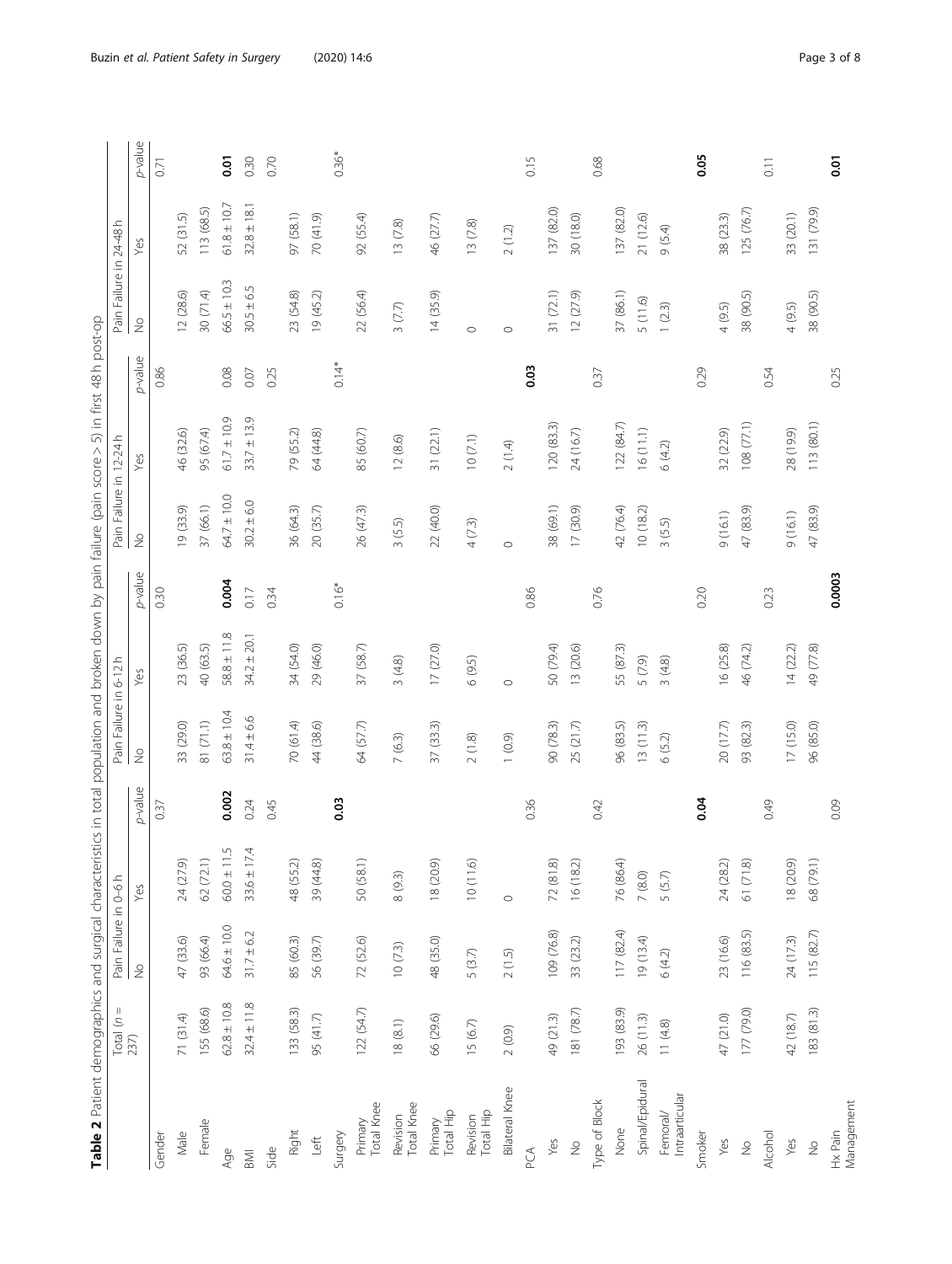| Table 2 Patient demographics and surgical characteristics in total population and broken down by pain failure (pain score > 5) in first 48 h post-op (Continued) |                     |                      |           |                  |                                                       |           |          |                         |             |         |                         |            |          |
|------------------------------------------------------------------------------------------------------------------------------------------------------------------|---------------------|----------------------|-----------|------------------|-------------------------------------------------------|-----------|----------|-------------------------|-------------|---------|-------------------------|------------|----------|
|                                                                                                                                                                  | Total ( $n = 237$ ) | Pain Failure in 0-6h |           |                  | Pain Failure in 6-12h                                 |           |          | Pain Failure in 12-24 h |             |         | Pain Failure in 24-48 h |            |          |
|                                                                                                                                                                  |                     | $\frac{1}{2}$        | Yes       | p-value          | $\frac{1}{2}$                                         | Yes       | p-value  | $\frac{1}{2}$           | Yes         | p-value | $\frac{1}{2}$           | Yes        | p-value  |
| Yes                                                                                                                                                              | 94 (41.8)           | 52 (37.4)            | 42 (48.8) |                  | 38 (33.3)                                             | 38 (61.3) |          | 20 (36.4)               | 64 (45.4)   |         | 11(26.2)                | 79 (48.2)  |          |
| $\frac{1}{2}$                                                                                                                                                    | 131 (58.2)          | 87 (62.6)            | 44 (51.2) |                  | 76 (66.7)                                             | 24 (38.7) |          | 35 (63.6)               | 77 (54.6)   |         | 31 (73.8)               | 85 (51.8)  |          |
| Home Pain<br><b>Meds</b>                                                                                                                                         |                     |                      |           | $\overline{0}$ . |                                                       |           | $0.001*$ |                         |             | $0.20*$ |                         |            | $0.004*$ |
| None                                                                                                                                                             | 130 (57.5)          | 86 (61.4)            | 44 (51.2) |                  | 76 (66.7)                                             | 24 (38.1) |          | 34 (60.7)               | 77 (54.6)   |         | 31 (73.8)               | 84 (50.9)  |          |
| Opioids                                                                                                                                                          | 70 (31.0)           | 36 (25.7)            | 34 (39.5) |                  | 27(23.7)                                              | 32 (50.8) |          | 13 (23.2)               | 50 (35.5)   |         | 5(11.9)                 | 63 (38.2)  |          |
| Neurontin/<br>Lyrica                                                                                                                                             | (0.40)              | 5 (3.6)              | 4 (4.7)   |                  | 5 (4.4)                                               | 2(3.2)    |          | 2(3.6)                  | 6(4.3)      |         | 1(2.4)                  | 7(4.2)     |          |
| Other                                                                                                                                                            | 17(7.5)             | 13 (9.3)             | 4(4.7)    |                  | 6(5.3)                                                | 5 (7.9)   |          | 7(12.5)                 | 8 (5.7)     |         | 5(11.9)                 | 11(6.7)    |          |
| Steroids                                                                                                                                                         |                     |                      |           | 0.63             |                                                       |           | 0.87     |                         |             | 0.54    |                         |            | $0.77*$  |
| Yes                                                                                                                                                              | 21(9.3)             | 12(8.6)              | 9(10.5)   |                  | 10(8.8)                                               | 6(9.5)    |          | 4(7.1)                  | $(6.6)$ $H$ |         | 3(7.1)                  | 17(10.3)   |          |
| $\frac{1}{2}$                                                                                                                                                    | 205 (90.7)          | 128(91.4)            | 77 (89.5) |                  | 104(91.2)                                             | 57 (90.5) |          | 52 (92.9)               | 127 (90.1)  |         | 39 (92.9)               | 148 (89.7) |          |
| Antidepressants                                                                                                                                                  |                     |                      |           | 0.14             |                                                       |           | 0.18     |                         |             | 0.53    |                         |            | $0.79*$  |
| Yes                                                                                                                                                              | 23 (10.1)           | 11(7.9)              | 12(14.0)  |                  | (6.7)6                                                | 9(14.3)   |          | 5 (8.9)                 | 17(12.1)    |         | 5(11.9)                 | 18 (10.9)  |          |
| $\frac{6}{2}$                                                                                                                                                    | 203 (89.8)          | 129 (92.1)           | 74 (86.1) |                  | 105 (92.1)                                            | 54 (85.7) |          | 51 (91.1)               | 124 (87.9)  |         | 37 (88.1)               | 147 (89.1) |          |
| <b>Diabetes</b>                                                                                                                                                  |                     |                      |           | 0.45             |                                                       |           | 0.12     |                         |             | 0.94    |                         |            | 0.93     |
| Yes                                                                                                                                                              | 67 (29.7)           | 44 (31.4)            | 23 (26.7) |                  | 40 (35.1)                                             | 15 (23.8) |          | 16 (28.6)               | 41 (29.1)   |         | 13 (31.0)               | 50 (30.3)  |          |
| $\frac{1}{2}$                                                                                                                                                    | 159 (70.4)          | 96 (68.6)            | 63 (73.3) |                  | 74 (64.9)                                             | 48 (76.2) |          | 40 (71.4)               | 100 (70.9)  |         | 29 (69.1)               | 115(69.7)  |          |
| *Fisher-Exact tests were used in place of chi-square tests to obtain<br>Bold indicates clinical significance $< 0.05$                                            |                     |                      |           |                  | p-values were > 25% of cells have expected counts < 5 |           |          |                         |             |         |                         |            |          |

Buzin et al. Patient Safety in Surgery (2020) 14:6 example 3 and 2008 and 2012 01:46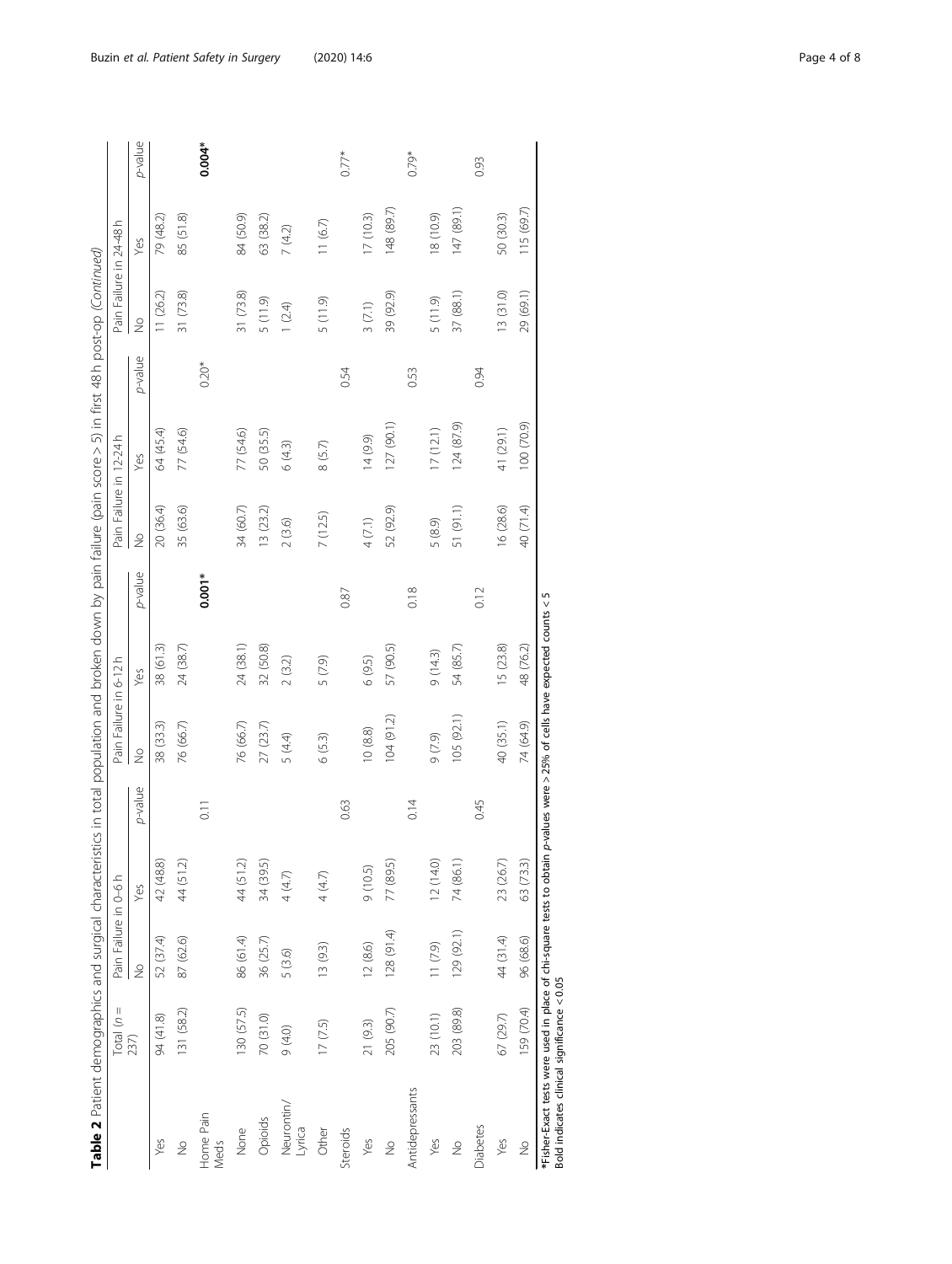were taking steroids and 23 (10.1%) taking antidepressants at the time of surgery. Diabetics made up 29.7% of the population (Table [2\)](#page-4-0).

### Demographic and surgical characteristics of patients who experienced pain failure at 0-6 h, 6-12 h, 12-24 h, and 24-48 h intervals post-Op

Pain scores were measured at 0–6 h, 6–12 h, 12–24 h, and 24–48 h intervals post-op and recorded as the highest pain score within that time interval. A pain score of ≥5 was considered to be pain failure while a pain score < 5 was considered to be adequately controlled pain. A total of 91 (38.4%) patients experienced pain failure at 0–6 h post-op, 65 (35.7%) patients at 6–12 h post-op, 147 (71.4%) patients at 12–24 h post-op, and 171 (79.5%) patients at 24–48 h post-op. Mean highest pain score was  $1.8 \pm 1.8$  in the PACU,  $4.3 \pm 3.1$  at 0–6 h post-op,  $4.2 \pm 3.1$  at 6–12 h postop, 6.4 ± 2.8 at 12–24 h post-op, and 6.8 ± 2.6 at 24–48 h post-op. Overall, within the first 48 h post-op, mean highest pain score was  $7.5 \pm 2.2$  and a total of 205 (86.5%) of patients experienced pain failure at least once (Table 3).

Overall, younger patients less than 64 years old, smokers, and patients with a history of pain management had a higher rate of pain failure within the first 48 h post-op (Table [2\)](#page-4-0). Patients who were younger than 64 years old at the time of surgery had a higher proportion of pain failure at  $0-6$  h (60.0 yrs. vs. 64.6 yrs.;  $p = 0.002$ ), 6–12 h (63.5 yrs. vs. 71.1 yrs.;  $p = 0.004$ ), and 24–48 h  $(61.8 \text{ yrs. vs. } 66.5 \text{ yrs.}; p = 0.01)$  intervals. Among patients with a history of pain management, a higher proportion of patients had pain failure at 6–12 h (61.3% pain score ≥ 5 vs. 33.3% pain score < 5; p-value = 0.0003) and 24–48 h (48.2% pain score ≥ 5 vs. 26.2% pain score < 5;  $p =$ value = 0.01) intervals. A higher proportion of pain failure was also observed in patients who were on opioid pain medication at home at  $6-12$  h (50.8% pain score  $\geq 5$ vs. 23.7% pain score < 5;  $p$ -value = 0.001) and 24–48 h (38.2% pain score  $\geq$  5 vs. 11.9% pain score < 5; p-value = 0.004) intervals. Patients who were not on any pain medication at home were less likely to experience pain

Table 3 Pain failure and highest pain score in first 48 h post-op

|                     | Pain Failure?       |                  | Mean                     |
|---------------------|---------------------|------------------|--------------------------|
|                     | Pain Score $\leq$ 5 | Pain Score $> 5$ | Highest<br>Pain<br>Score |
| Pain Level          |                     |                  |                          |
| In PACU             |                     |                  | $1.8 + 1.8$              |
| $0 - 6h$            | 146 (61.6)          | 91 (38.4)        | $4.3 + 3.1$              |
| $6 - 12h$           | 117 (64.3)          | 65 (35.7)        | $4.2 + 3.1$              |
| $12 - 24h$          | 59 (28.6)           | 147 (71.4)       | $6.4 \pm 2.8$            |
| $24 - 28h$          | 44 (20.5)           | 171 (79.5)       | $6.8 + 2.6$              |
| Highest Pain 0-48 h | 32 (13.5)           | 205 (86.5)       | $7.5 \pm 2.2$            |

failure at  $6-12h$  (66.7% pain score < 5 vs. 38.1% pain score  $\ge 5$ ; p-value = 0.001) and 24–48 h (73.8% pain score < 5 vs. 50.9% pain score  $\geq$  5; p-value = 0.004) intervals. A higher proportion of smokers experienced pain failure within the first 0-6 h postop (28.2% pain score  $\geq 5$ vs. 16.6% pain score < 5;  $p$ -value = 0.04) and patients who received PCA after surgery experienced a higher rate of pain failure 12–24 h after surgery (83.3% pain score  $\geq 5$  vs. 69.1% pain score < 5; p-value = 0.03). Gender, BMI, side of surgery, type of surgery, type of block received, alcohol usage, steroid usage, antidepressant usage, and prior diagnosis of diabetes were not significantly associated with pain failure at any time interval 0- 48 h after surgery ( $p$ -value> 0.05) (Table [2](#page-4-0)).

### Bivariate and multivariable linear regression of highest pain score recorded within 48 h post-Op

Linear regression models were constructed with the highest pain score recorded within the first 48 h post-op as the main outcome measure (Table [4](#page-7-0)). In bivariate analysis, older patients over 64 years old had lower pain score (AD -0.05; 95% CI -0.07, 0.02) and patients with a higher BMI had a higher pain score (AD 0.03; 95% CI 0.01, 0.05). Primary THA was associated with a lower pain score compared to primary TKA (AD -0.83; 95% CI -1.48, − 0.19) and patients who received PCA after surgery had a higher pain score compared to those who did not (AD 0.70; 95% CI 0.01, 1.39). Patients who had a history of pain management had a higher pain score compared to those who had no history of pain management (AD 0.69; 95% CI 0.12, 1.27) and patients who used opioid pain medications at home had a higher pain score by 1 point compared to those who did not use any pain medications at home (AD 0.97; 95% CI 0.34, 1.59) (Table 3). Patients who underwent spinal nerve blocks were not found to have statistically significant better pain control when compared to those who had general anesthesia (AD 0.69; 95% CI -0.20, 1.59). Similar results were found when peripheral nerve blocks were compared with those patients who underwent general anesthesia (AD 0.94; 95% CI -0.39, 2.27).

In multivariable analysis, age and primary total hip procedure were both negatively associated with higher pain scores. Older patients greater than 64 years old scored lower on pain compared to younger patients (AD -0.05; 95% CI -0.07, − 0.02) and primary total hip procedure was associated with a lower pain score by greater than 1 point compared to primary total knee procedure (AD -1.03; 95% CI -1.68, − 0.38) (Table [4](#page-7-0)).

#### **Discussion**

Multi-modal pain protocols following THA/TKA have become the standard of care  $[2-5]$  $[2-5]$  $[2-5]$  $[2-5]$ . Oral medications, with or without the use of regional and local anesthesia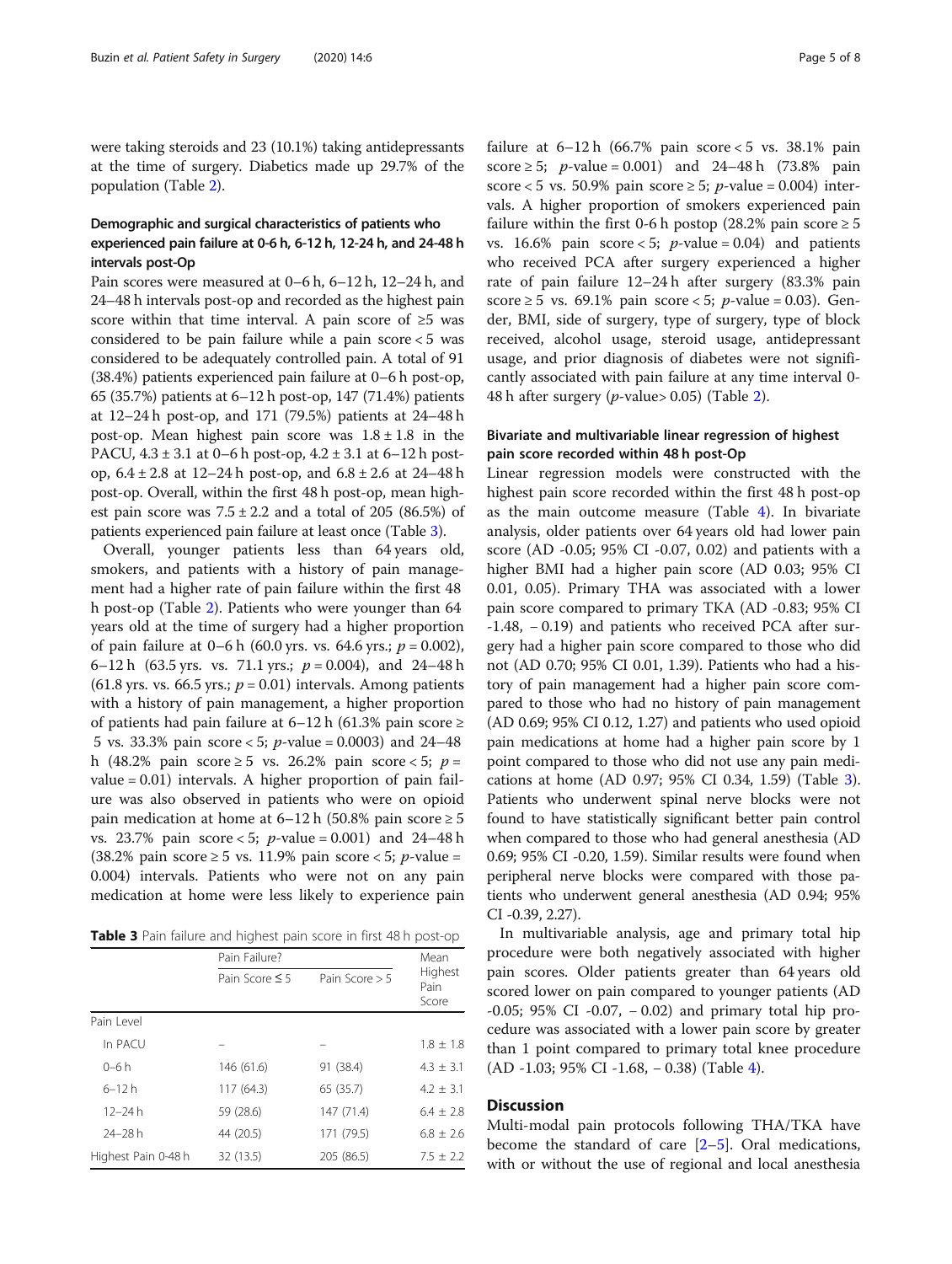## <span id="page-7-0"></span>Table 4 Bivariate and multivariable linear regression models of the highest pain score in the first 48 h post-op

|                        | Highest Pain Score (0-48 h)   |                          |                               |                          |
|------------------------|-------------------------------|--------------------------|-------------------------------|--------------------------|
|                        | Bivariate                     |                          | Multivariable                 |                          |
|                        | AD (95%CI)                    | $p$ -value               | AD (95% CI)                   | $p$ -value               |
| Gender                 |                               |                          |                               |                          |
| Male                   | $\mathbf 0$                   | $\overline{\phantom{a}}$ |                               |                          |
| Female                 | $0.29 (-0.32, 0.91)$          | 0.35                     |                               |                          |
| Age                    | $-0.05$ ( $-0.07$ , $-0.02$ ) | 0.0002                   | $-0.05$ ( $-0.07$ , $-0.02$ ) | 0.001                    |
| BMI                    | $0.03$ $(0.01, 0.05)$         | 0.02                     | $0.01 (-0.01, 0.04)$          | 0.28                     |
| Side                   |                               |                          |                               |                          |
| Right                  | $\mathbf 0$                   |                          |                               |                          |
| Left                   | $0.22$ (-0.36, 0.80)          | 0.45                     |                               |                          |
| Surgery                |                               |                          |                               |                          |
| Primary Total Knee     | $\mathbf 0$                   | $\overline{\phantom{a}}$ | $\mathbf 0$                   |                          |
| Revision Total Knee    | $-0.82$ (-1.89, 0.25)         | 0.13                     | $-0.87$ ( $-1.92$ , 0.18)     | 0.12                     |
| Primary Total Hip      | $-0.83$ $(-1.48, -0.19)$      | 0.01                     | $-1.03$ ( $-1.68$ , $-0.38$ ) | 0.002                    |
| Revision Total Hip     | $-0.01$ ( $-1.17$ , 1.15)     | 0.99                     | $-0.23$ ( $-1.43$ , 0.98)     | 0.71                     |
| <b>Bilateral Knee</b>  | $2.12$ (-0.89, 5.14)          | 0.17                     | $2.27$ (-0.56, 5.11)          | 0.12                     |
| PCA                    |                               |                          |                               |                          |
| Yes                    | 0.70 (0.01, 1.39)             | 0.05                     | $0.40 (-0.32, 1.12)$          | 0.28                     |
| No                     | $\mathbf 0$                   |                          | $\mathbf 0$                   |                          |
| Type of Block          |                               |                          |                               |                          |
| None                   | $\mathbf 0$                   |                          |                               |                          |
| Spinal/Epidural        | $0.69$ (-0.20, 1.59)          | 0.13                     |                               |                          |
| Femoral/Intraarticular | $0.94 (-0.39, 2.27)$          | 0.17                     |                               |                          |
| Smoker                 |                               |                          |                               |                          |
| Yes                    | $0.39 (-0.32, 1.10)$          | 0.28                     |                               |                          |
| No                     | $\mathbf 0$                   |                          |                               |                          |
| Alcohol                |                               |                          |                               |                          |
| Yes                    | $0.28 (-0.46, 1.01)$          | 0.46                     |                               |                          |
| No                     | $\mathbf 0$                   |                          |                               |                          |
| Hx Pain Management     |                               |                          |                               |                          |
| Yes                    | $0.69$ (0.12, 1.27)           | 0.02                     | $0.82$ (-3.30, 4.94)          | 0.70                     |
| No                     | $\mathbf 0$                   |                          | $\mathbf 0$                   |                          |
| Home Pain Meds         |                               |                          |                               |                          |
| None                   | $\mathbf 0$                   | $\overline{\phantom{a}}$ | $\mathbb O$                   | $\overline{\phantom{a}}$ |
| Opioids                | 0.97 (0.34, 1.59)             | 0.002                    | $0.09$ (-4.06, 4.24)          | 0.97                     |
| Neurontin/Lyrica       | $0.52 (-0.93, 2.00)$          | 0.49                     | $-0.62$ ( $-4.98$ , 3.74)     | 0.78                     |
| Other                  | $-0.38$ $(-1.46, 0.71)$       | 0.49                     | $-1.07$ (-5.08, 2.94)         | 0.60                     |
| Steroids               |                               |                          |                               |                          |
| Yes                    | $0.23 (-0.76, 1.22)$          | 0.65                     |                               |                          |
| No                     | $\mathbf 0$                   |                          |                               |                          |
| Antidepressants        |                               |                          |                               |                          |
| Yes                    | $0.50 (-0.45, 1.44)$          | 0.30                     |                               |                          |
| $\rm No$               | $\,0\,$                       |                          |                               |                          |
| Diabetes               |                               |                          |                               |                          |
| Yes                    | $-0.02$ $(-0.65, 0.61)$       | 0.94                     |                               |                          |
| $\rm No$               | $\mathbf 0$                   |                          |                               |                          |
|                        |                               |                          |                               |                          |

 $Ref = 0$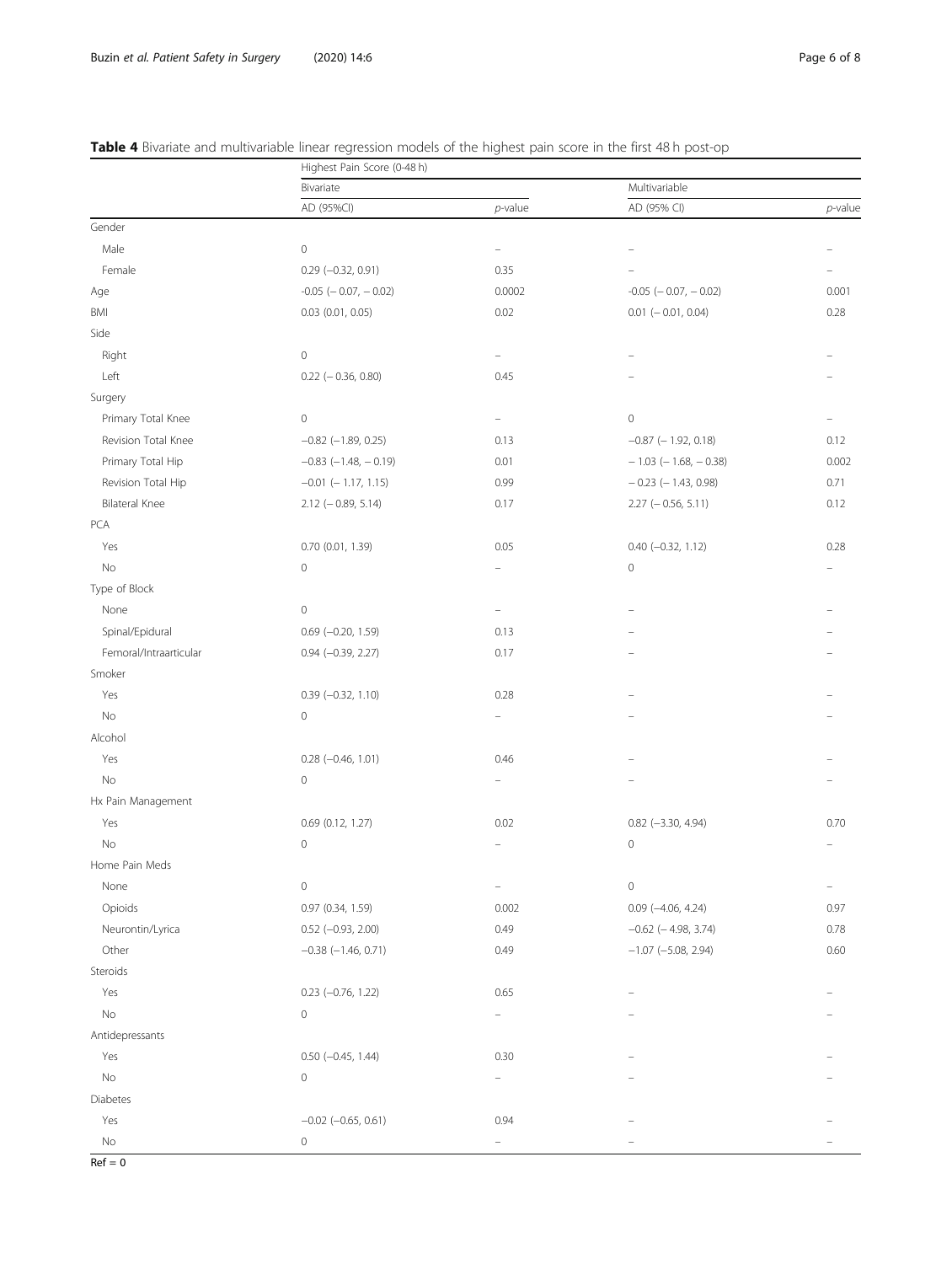make up a plethora of pain regimens, and recently liposomal bupivacaine became an important component allowing for improved pain relief for up to 72 h [\[12](#page-9-0)]. Several studies reported lower pain scores as the benefits of extended release bupivacaine exhibited promising results [[12](#page-9-0)–[16](#page-9-0)]. However, as usage grew, results of several randomized trials, made even devoted users skeptical as the data exhibited non-superior results when compared to other modalities  $[7-10]$  $[7-10]$  $[7-10]$ . As a result, many orthopaedic surgeons have moved away from use of liposomal bupivacaine citing high cost for no presumed benefit [\[9](#page-9-0)]. To our knowledge, however, none of these studies performed sub-cohort analyses to determine if any risk factors for liposomal bupivacaine resistance (LBR); anecdotally (and exhibited in the literature), some patients do experience a clear benefit, and this formulates the base hypothesis for this study.

Our current study investigated the efficacy of pain control after liposomal bupivacaine injection following TKA/THA at various time intervals in order to ascertain risk factors leading to resistance of liposomal bupivacaine. Results from our study demonstrated that a total of 86% of the 237 patients included had pain failure at least once during the first 48 h. Not surprisingly, smokers, younger patients less than 64 years old, and patients with prior opioid use, experienced significantly higher rates of pain failure at various time intervals (Table [2\)](#page-4-0) [\[17](#page-9-0)–[20\]](#page-9-0). Previous literature has demonstrated that older patients tend to use less opioids than younger patients which may result from changes in metabolism and clearance of opioid drugs with increased age [\[17](#page-9-0)–[19](#page-9-0)]. Recent literature on how age influences post operative pain following TKA or THA is contradictory and has demonstrated no difference in pain in some studies, while others show younger patients have more pain [[21](#page-9-0), [22](#page-9-0)]. In addition, prior studies have demonstrated that smoking has been associated with high pain scores when compared with non-smoker counterparts [[20\]](#page-9-0). Smoking has shown associated with changes in levels of neuropeptides that play a role in chronic pain, and patients who smoke typically have lower plasma beta-endorphin levels [\[23](#page-9-0), [24](#page-9-0)]. Lastly, the induction of cytochrome P-450 isoenzymes by tobacco smoke can increase the metabolism of opioids thus leading to inadequate pain control [\[25,](#page-9-0) [26](#page-9-0)].

This study does have some limitations. Power calculation at 0.80 and alpha of 0.05, yielded a R-squared coefficient of 87.5% indicating significance for the regression analysis performed. At a power of 0.90, however, Rsquared coefficient fell to 52.3%, offering a less reliable significance at a higher power. However, with a significant R-squared at a power of 0.80, the authors considered the statistical significance appropriately interpreted for the conclusions found in this study. Another limitation of this study is a lack of control group. When examining our data, we found that our baseline pain scores were in line with historical controls; therefore, a control group was assessed. In addition, retrospective analysis of a registry may have led to potential inherent bias; however, the goal of this study was not to demonstrate superiority but rather identify risk factors for failure of pain management with liposomal bupivacaine. Lastly, there were select patients who were provided with PCA, regional block, or spinal anesthesia, which may influence pain scores for patients receiving liposomal bupivacaine, but this was also taken into consideration in our statistical analysis.

#### Conclusion

Liposomal bupivacaine has been shown to be efficacious in pain control management following primary and revision arthroplasties. However, our study demonstrated that younger age less than 64, and a history of smoking, pain management, and opioid use, led to failed pain management after use of liposomal bupivacaine as part of a multi-modal pain regimen. Future studies should use these criteria as exclusion criteria when using liposomal bupivacaine or initiating any randomized trials regarding efficacy.

#### Abbreviations

AD: Absolute Difference; BMI: Body Mass Index; CI: Confidence Interval; IRB: Institutional Review Board; LBR: Liposomal Bupivacaine Resistance; PACU: Post-Anesthesia Care Unit; PCA: Patient Controlled Analgesia; SD: Standard Deviation; THA: Total Hip Arthroplasty; TKA: Total Knee Arthroplasty; VAS: Visual Analogue Scale

#### Acknowledgements

Not applicable.

#### Authors' contributions

SB- study design, literature search, data analysis, manuscript draft. AG- study design, literature search, data analysis, manuscript draft. LI- data/statistical analysis, data interpretation. AV-data collection. SE- data collection. DKmanuscript draft. RY- study design, execution, data interpretation/analysis, manuscript fixation. FL- study design, execution, data interpretation/analysis, manuscript fixation. All authors read and approved the final manuscript.

#### Funding

The authors received no financial support for the research, authorship, and/ or publication of this article.

#### Availability of data and materials

The datasets used and/or analyzed during the current study are available from the corresponding author on reasonable request.

#### Ethics approval and consent to participate

Due to the retrospective nature of this study, the requirement of written informed consent was waived by the institutional IRB.

#### Consent for publication

Not applicable.

#### Competing interests

The authors declare that they have no competing interests.

#### Author details

<sup>1</sup> Division of Orthopaedic Trauma & Adult Reconstruction, Department of Orthopaedic Surgery, Jersey City Medical Center – RWJBarnabas Health, 377